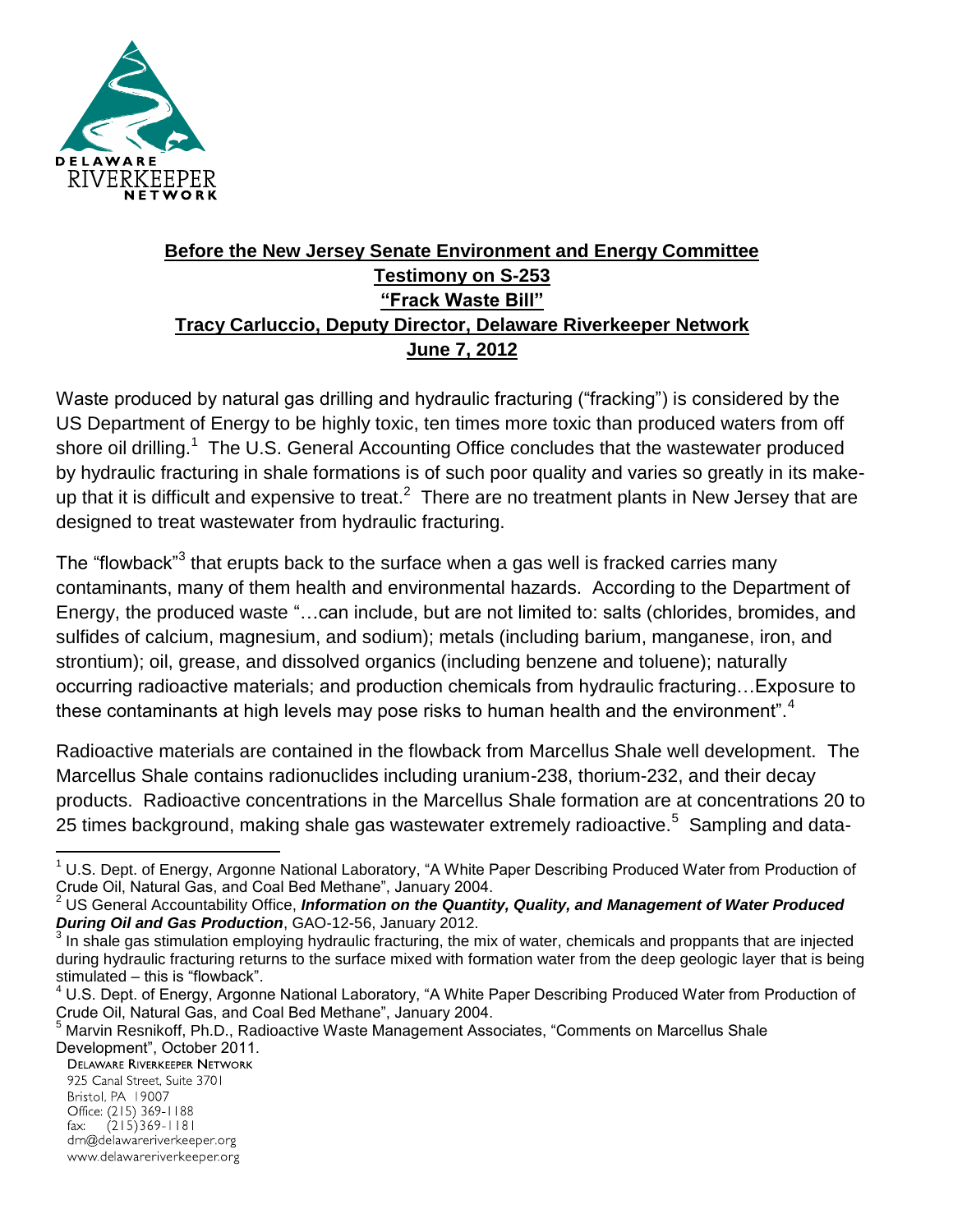gathering by New York State detected radiological parameters in Marcellus Shale flowback, including Radium-226<sup>6</sup>, the longest lived isotope of radium with a half-life of 1600 years. Gross Alpha, Gross Beta, Total Alpha Radium and Radium-228 were also found.<sup>7</sup> Radium-226, a decay product of the Uranium-238 decay chain, is taken up like calcium into bone<sup>8</sup> where it concentrates. Radium-226 can cause lymphoma, bone cancer, and diseases that affect the formation of blood, such as leukemia and plastic anemia. The radioactive decay product of radium is radon, which is very dangerous and is the second leading cause of lung cancer in the United States. $^9$  EPA has set federal air limits, cleanup standards, and a maximum contaminant level for radium 226 and 228 under the Safe Drinking Water Act due to human health hazards.<sup>10</sup> EPA has the authority to regulate all Naturally Occurring Radioactive Materials (NORM), but generally has not done so, leaving a regulatory gap in terms of human health and a lack of data regarding impacts to the natural environment, such as aquatic life. $^{11}$ 

There are many other highly dangerous materials in frack waste, including arsenic, mercury, and hazardous hydrocarbons such as BTEX. Barium, bromides, Total Dissolved Solids that are high in toxic salts, and other pollutants, many of which are carcinogenic or have other health effects, are known to be present in sampled Marcellus Shale frack wastewater from Pennsylvania and West Virginia. New York State has identified 154 parameters<sup>12</sup> in this wastewater and in testimony before the U.S. Senate, Dr. Conrad Volz of University of Pittsburgh verified that levels of barium, benzene, bromides, 2-butoxythanol (2-BE) and strontium, all exceeded safe levels set by USEPA in discharges from a "brine" treatment plant in Pennsylvania that discharges frack wastewater to Blacklick Creek, a tributary to the Allegheny River.<sup>13</sup>

The threat of radioactivity being released into waterways became an issue in Pennsylvania in 2011 when the USEPA notified PADEP that radioactivity must be tested for in the State's waterways due to discharges of gas drilling wastewater.<sup>14</sup> EPA also advised PADEP that existing permits for publicly owned sewage treatment works and waste facilities did not allow the acceptance of gas drilling wastewater without "critical provisions necessary to effective processing and treatment" of the wastewater.<sup>15</sup> This led to the State asking wastewater discharge facilities in the state to stop discharging gas drilling wastewater but not all discharges have stopped. Still, the

Page **2** of **5**

 6 Ibid. Table 5.24.

 $<sup>7</sup>$  Ibid.</sup>

<sup>&</sup>lt;sup>8</sup> <http://www.epa.gov/radiation/radionuclides/radium.html#inbody>

 $9$  lbid.

 $10$  Ibid.

<sup>&</sup>lt;sup>11</sup> Glenn C. Miller, Ph. D., *Comments to Delaware Riverkeeper Network on the Delaware River Basin Commission's Draft Proposed Natural Gas Development Regulations*, 2011.

<sup>12</sup> New York State Department of Environmental Conservation, *Revised Draft Supplemental Generic Environmental Impact Statement on the Oil, Gas, and Solution Mining Regulatory Program, Well Permit Issuance for Horizontal Drilling and High-Volume Hydraulic Fracturing to Develop the Marcellus Shale and other Low-Permeability Gas Reservoirs*, September 2011, Table 5.9.

<sup>13</sup> Volz, Conrad Daniel, PhD., Before the Senate Committee on Environment and Public Works and its Subcommittee on Water and Wildlife, Joint Hearing, April 12, 2011.

<sup>&</sup>lt;sup>14</sup> USEPA letter from Shawn M. Garvin, Regional Administrator to The Honorable Michael Krancer, Acting Secretary, PADEP, 3.7.11.

USEPA letter from Shawn M. Garvin, Regional Administrator to The Honorable Michael Krancer, Acting Secretary, PADEP, 3.7.11, p.2.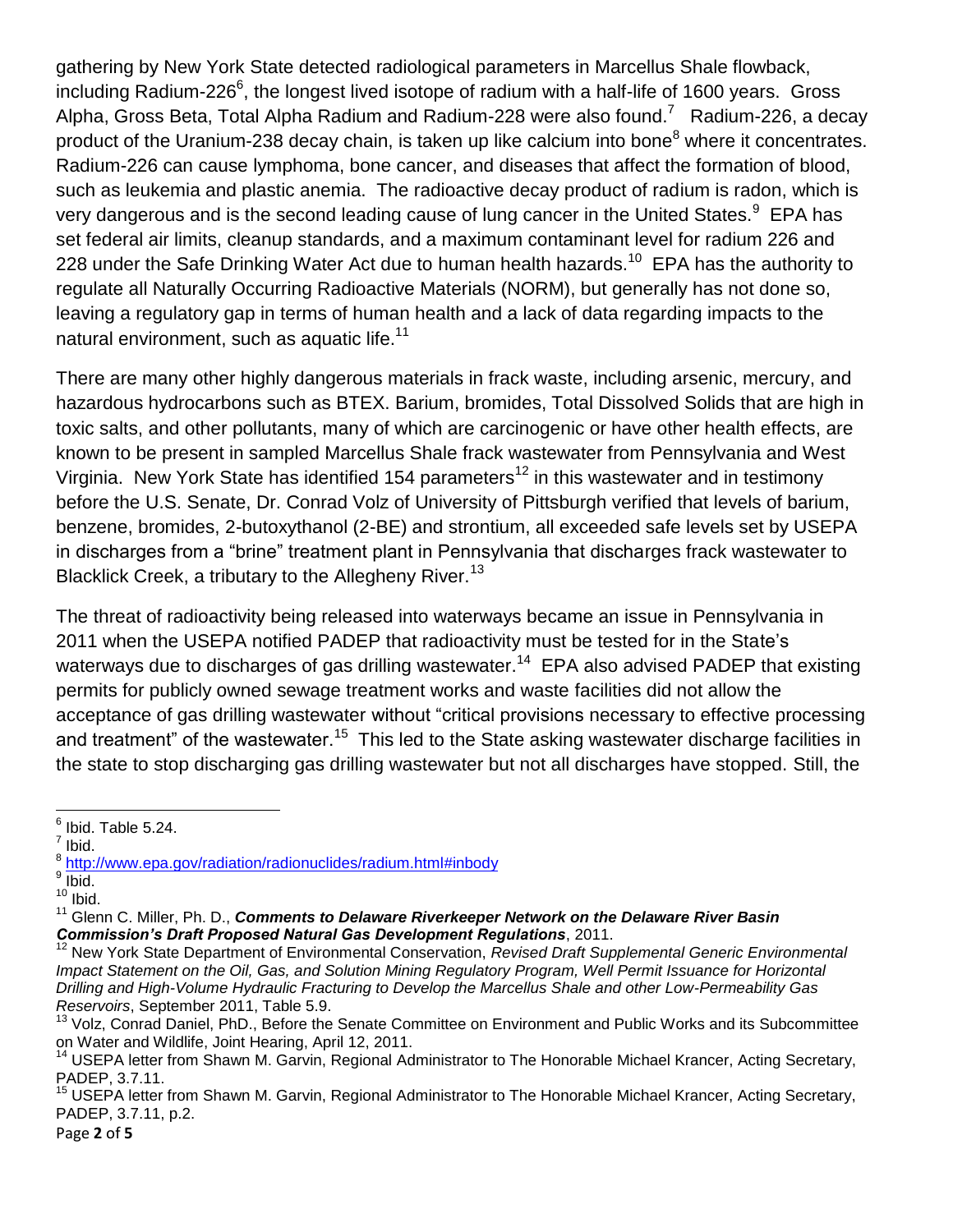cutback in what is being processed in-state has caused gas drillers in Pennsylvania to send waste elsewhere, such as Ohio. But gas waste injection wells in the Youngstown Ohio region then became overloaded, causing earthquakes. Ohio has put a moratorium of waste being injected in some of Ohio's disposal wells. The squeeze for places to dispose of this waste has led to operators traveling very long distances to get rid of their waste. New Jersey is a likely target because of its proximity to the Marcellus Shale region. And the drilling pace has kept the frack waste flowing - 1.4 billion gallons of frack waste was produced in Pennsylvania alone in 2011.<sup>16</sup>

But the shipping of frack wastewater to New Jersey facilities is not new. In 2009-2010, 1,386,595 gallons of fracking wastewater was sent to DuPont's Chambers Works facility in Salem County primarily from Susquehanna County. Traveling hundreds of miles to get rid of toxic wastewater is part of doing business for shale drillers. Another 1.4 million gallons were sent to Bucks County PA for discharge into a tributary to the Delaware River, Neshaminy Creek. Both these discharges – to DuPont and to Hatfield Township Municipal Treatment Plant in Bucks County - were illegal because they were not approved by the Delaware River Basin Commission, the agency in charge of water resources of the Delaware River Watershed. And yet no enforcement action has been taken by any agency—PADEP, DRBC or NJ Department of Environmental Protection. These environmental agencies have not prosecuted this illegal wastewater dumping; and more – legal and illegal -- could be happening that we don't even know about. That's why we need the New Jersey Senate to stand up for our drinking water and communities. No one else has our back.

Further compounding the frack waste backlog is the lack of enough landfills and drilling mud processing facilities in the Marcellus Shale region. That is why drilling mud and drill cuttings have been brought to New Jersey to Clean Earth facilities in Kearney in Hudson County and Carteret in Middlesex County. 737.92 barrels (30,786 gallons) of "drilling waste" or drilling mud was taken to Clean Earth of North Jersey between July and December 2011 and 478.90 tons of drill cuttings were sent to Clean Earth of Carteret between July and Dec 2011.<sup>17</sup> The waste that went to Kearney was called "drilling waste" or "drilling mud" and was measured in barrels, not tons like the drill cuttings that went to Carteret. It is debatable whether this waste was considered a solid or a liquid by the receiving facility and it is unclear how distinctly the definition of solid and liquid is applied at the source—the gas well site.

There have been instances in New York State where runny sludgy-type waste was delivered to landfills as "solids". Since there is no adopted regulatory standard at the source where the waste is loaded or at the receiving end as to what is a "waste solid" and what is 'wastewater", the terms are inexact and operators have used this to ship waste to landfills that perhaps should have gone to wastewater facilities (which may be more expensive but required by law). This is an important reason why the proposed bill should be amended to include solids, sludge, cuttings and other byproducts; if these materials are not included, the Bill could be creating a dangerous loophole that can be easily exploited by operators who want to dispose of the waste fluids as inexpensively as possible.

 $\overline{\phantom{a}}$ 

<sup>&</sup>lt;sup>16</sup> https://www.paoilandgasreporting.state.pa.us/publicreports/Modules/DataExports/DataExports.aspx

<sup>&</sup>lt;sup>17</sup> <https://www.paoilandgasreporting.state.pa.us/publicreports/Modules/Waste/WasteByWasteFacility.aspx>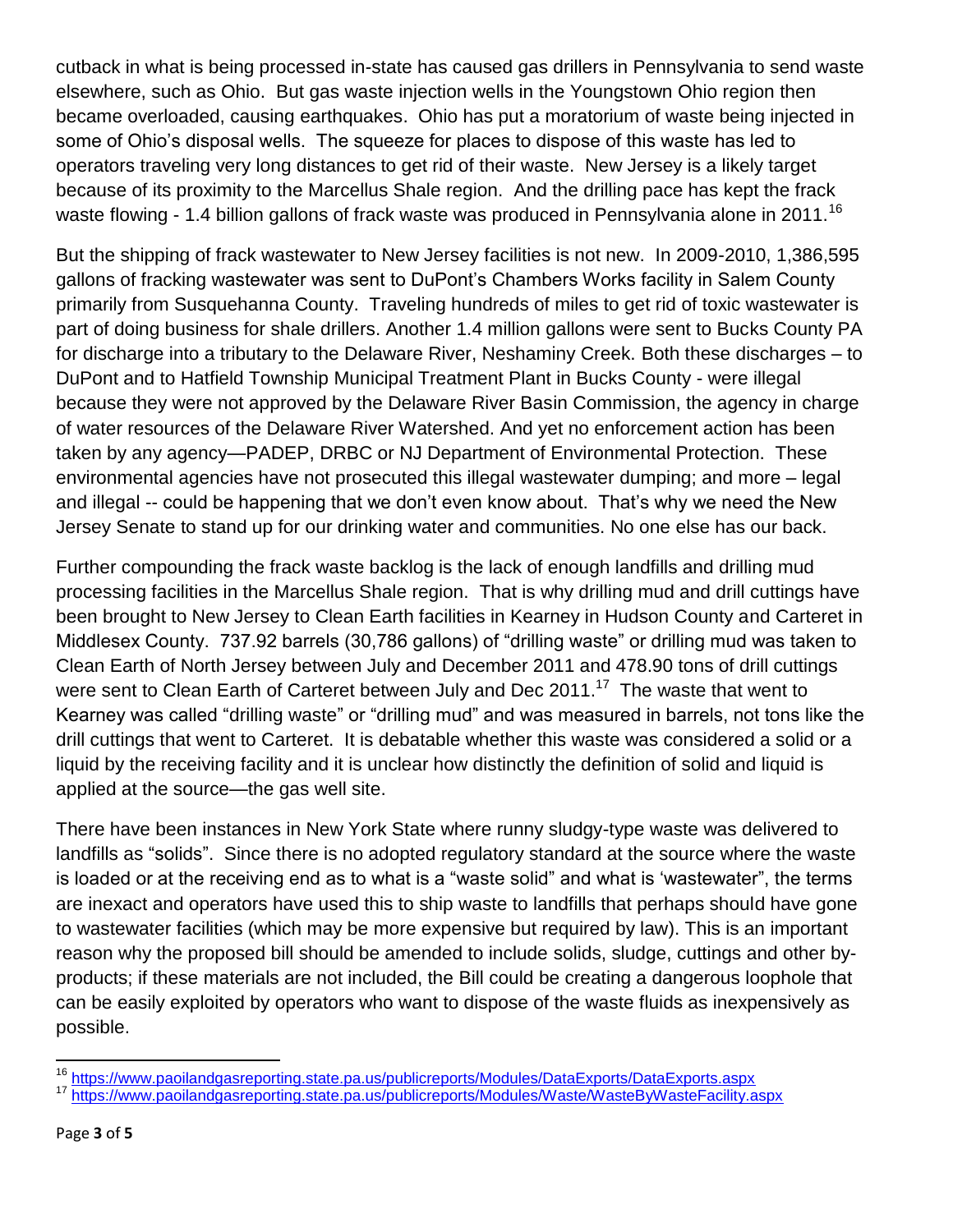Also, frack waste solids and cuttings have all the same contaminants and can even pose greater health risks. Contaminants concentrate in the residual sludge – for instance, membranes screen out toxic levels of salts from the "brine" produced by fracking and radioactivity concentrates in wet rock cuttings that are produced by drilling, producing a waste with proportionally higher radioactivity. The cuttings, separated from the drilling fluid by screens, may contain up to 20% radioactive liquid.<sup>18</sup> These materials are typically shipped off to a hazardous waste plant or landfill. Were radioactive cuttings received in Carteret? This facility is not designed to accept highly radioactive materials – concentrated radioactive waste has to be sent a licensed disposal facility that is designed to handle radioactive wastes, such as Energy Solutions in Utah.<sup>19</sup> That kind of facility does not exist in New Jersey.

But because Utica Shale is located in New Jersey, the issue of frack waste is not an import issue—it is a discharge, treatment, disposal and storage issue for New Jersey-produced frack waste as well. The Utica is much deeper than the Marcellus shale so much more waste will be produced – the drill bores will be longer and produce at least twice as much in muds and cuttings, and will require much larger volumes of water and chemicals to frack and will, in turn, produce much larger quantities of flowback. The radioactivity and other deep geology pollutants that comprise the flowback from the Marcellus exist and could be worse for the Utica. Utica Shale wells in Ohio are proving to contain "wet" gas, which means they are high in hydrocarbons and oil, posing additional environmental impacts from the off-gassing of polluting volatile organic compounds from frack pits and well sites.

Frack waste, whether from New Jersey or elsewhere, must be banned from New Jersey. We don't have the facilities to safely treat it now and we won't know how to design those plants until the federal government finishes studying how to treat the waste safely. EPA is developing standards, expected to be proposed in 2014. This will only address part of the management issues and will leave some critical loopholes in place that pose environmental threats. Because of a 1988 oil and gas industry waste exemption from the Resource Conservation and Recovery Act (RCRA), these regulations will not regulate the wastewater as hazardous, even though there are hazardous constituents in the wastewater. $^{20}$  The list of RCRA exempt wastes includes produced water, drilling fluids and muds, drill cuttings, hydrocarbons, hydraulic fracturing fluids, pit sludges, certain gases and hydrocarbons, workover wastes and sediment from the bottom of tanks.<sup>21</sup> The treatment regulations will be proposed by EPA without reclassifying the waste, which will not address the essential problem that hazardous waste is being handled as if it were not hazardous, posing pollution issues. There is also no incentive for companies to minimize hazardous waste since they do not have to meet the high level of management and treatment this hazardous waste

Waste Regulations," p. 10-11,<http://epa.gov/osw/nonhaz/industrial/special/oil/oil-gas.pdf>

 $\overline{\phantom{a}}$  $18$  lbid.

 $19$  lbid.

<sup>&</sup>lt;sup>20</sup> Oil and Gas operations are exempt from portions of major federal environmental laws including: Clean Air Act; Clean Water Act; Safe Drinking Water Act; Resource Conservation and Recovery Act, Comprehensive Environmental Response, Compensation and Liability Act (the Superfund Law); and Emergency Planning and Community Right-to-Know Act. Amy Mall, et. al., Natural Resources Defense Council, *Drilling Down*, October 2001, p.iv. <sup>21</sup> U.S. Environmental Protection Agency, "Exemption of Oland Gas Exploration and Production Wastes from Federal Hazardous